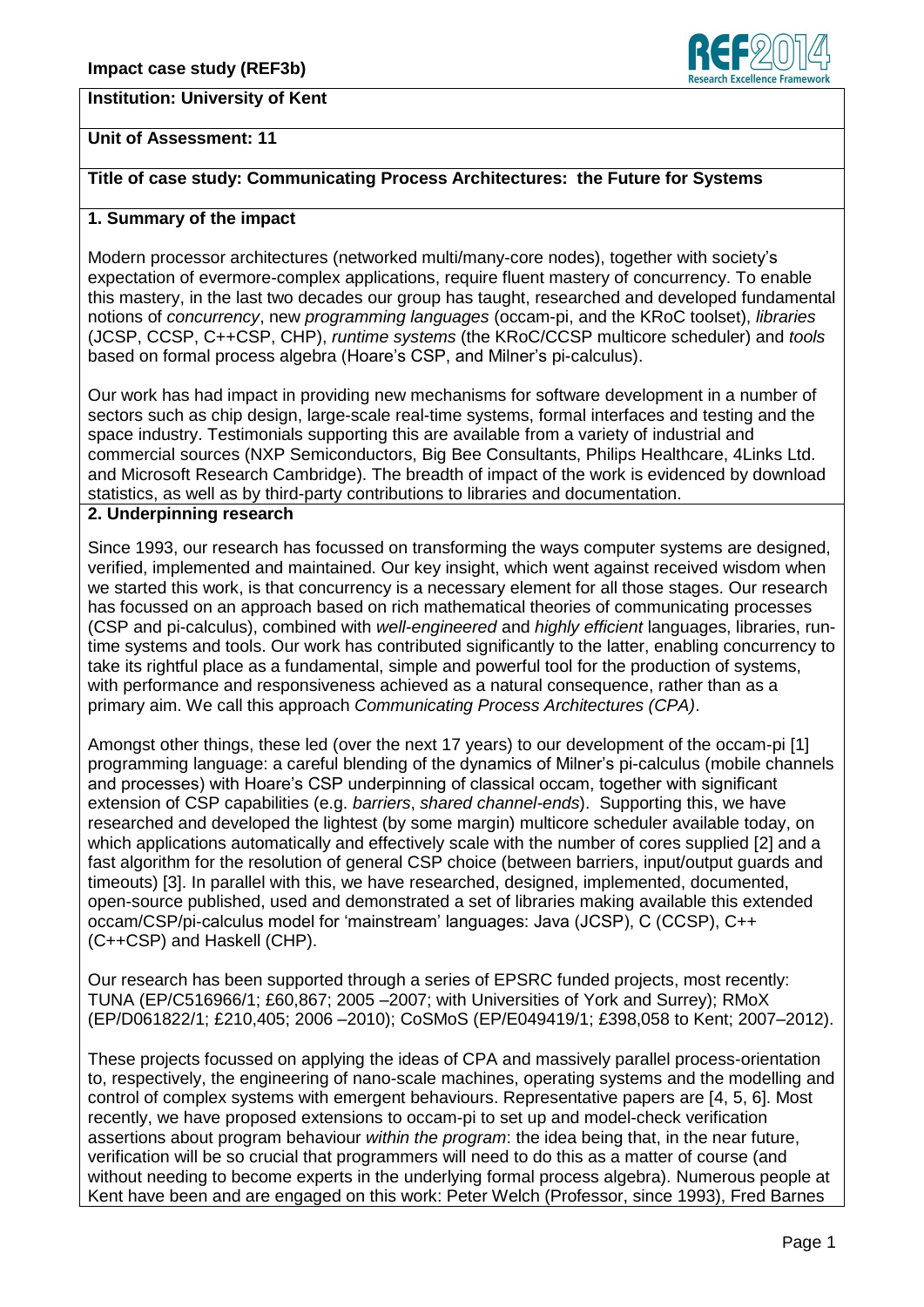

(PhD/Lecturer, since 1999), Adam Sampson (PhD/RA, 2007-11), Carl Ritson (PhD/RA, since 2006), Neil Brown (PhD/RA, since 2005), Christian Jacobsen (PhD, 2005-09), Matt Jadud (PhD, 2005-09), Damian Dimmich (PhD, 2006-10), Jon Simpson (PhD, 2007-13), Jim Moores (PhD, 1995-99), Kevin Vella (PhD, 1997-2002) and Mario Schweigler (2001-06).

Professor Welch was elected Member of IFIP Working Group 2.4 (Systems Implementation Technology) in 2002, where his presentations [section 5: [U1\]](https://www.cs.kent.ac.uk/research/groups/plas/wiki/IFIP_WG24) have impact on key researchers in major international companies (including IBM Research, Microsoft, Adobe, Hewlett-Packard, Azul Systems) and universities (such as Purdue, Irvine, Colorado, CMU, Waterloo, Linkøping, Karlsruhe, Pretoria, Cape Town, Stuttgart, Paderborn, Queensland, Pretoria). As a result of this, he was invited by the Software Engineering Institute (SEI) at Carnegie-Mellon University for a sabbatical term in the fall of 2007, where he presented a course on process oriented design and occam-pi [\[U2\]](http://www.cs.kent.ac.uk/projects/ofa/sei-cmu/) and collaborated with senior researchers on emergent behaviour in very large scale parallel systems. This continues and two of the researchers (Wallnau, Klein) are co-authors of [6].

**3. References to the research** [\*\* - numbers 1,2,5 are the most significant research contributions]

- 1. \*\* **[Communicating Mobile Processes: Introducing occam-pi](http://www.cs.kent.ac.uk/pubs/2005/2162/index.html)**. Peter H. Welch and Frederick R.M. Barnes. In A.E. Abdallah, C.B. Jones, and J.W. Sanders, editors, *25 Years of CSP*, volume 3525 of *LNCS*, pages 175-210. Springer Verlag, 2005. *[Cited 66 times in Scopus.]*
- 2. **\*\* [Multicore Scheduling for Lightweight Communicating Processes.](http://www.cs.kent.ac.uk/pubs/2012/3210/)** Carl G. Ritson, Adam T. Sampson, and Frederick R.M. Barnes. *Sci. of Comp. Prog.*, 77 (6). 727-740, 2012.
- 3. **[Alting Barriers: Synchronisation with Choice in Java using JCSP](http://www.cs.kent.ac.uk/pubs/2010/3068/index.html)**. Peter H. Welch, Neil C. C. Brown, James Moores, Kevin Chalmers, and Bernhard H. C. Sputh. *Concurrency and Computation: Practice and Experience*, 22:1049-1062, 2010.
- 4. **[A Process-oriented Architecture for Complex System Modelling](http://www.cs.kent.ac.uk/pubs/2010/3066/index.html)**. Carl G. Ritson and Peter H. Welch. *Concurrency and Computation: Practice and Experience*, 22:965-980, 2010.
- 5. \*\* **[Santa Claus: Formal Analysis of a Process-oriented Solution](http://www.cs.kent.ac.uk/pubs/2010/3065/index.html)**. Peter H. Welch and Jan B. Pedersen. *ACM Trans. Programming Languages and Systems*, 32(4):14:1-14:37, 2010.
- 6. **To Boldly Go: an occam-pi [Mission to Engineer Emergence.](http://www.cs.kent.ac.uk/pubs/2012/3217/)** Peter H. Welch, Kurt Wallnau, Adam T. Sampson and Mark Klein. *Natural Computing*, 11 (3), pp 449-474, 2012.
- **4. Details of the impact**

Our work has had direct impact through providing new mechanisms for software development in a number of sectors, including semiconductor design, large-scale real time systems, healthcare and space. Testimonial statements are provided as evidence in each of these sectors, and download data are also presented to show the breadth of take up. The impact has been amplified by others who have contributed to the libraries and to documentation, as well as through developing their own versions of the JCSP library in different programming languages.

**JCSP in Design and Build of a New Compute Platform:** Dr. Aly Syed (NXP Semiconductors, the Netherlands) [\[S2\]](http://www.cs.kent.ac.uk/research/REF2014/Syed.txt) has used JCSP to simulate the working of a parallel distributed system of sensors and actuators in the design and development of a new type of compute engine for these nodes. Once the design was validated, the system was migrated to FPGA and a real wireless communication system without introducing logic errors. He writes: "*we were able to concentrate on designing and building a new compute platform with some sensors and actuators attached to them, using JCSP to simulate communication. This was a great help as JCSP made it easy to program parallel behaviour in our system and we did not have to spend a lot of effort on this part of the problem. Out of this work, NXP Semiconductors have filed a European patent application, number EP12/190957.6, entitled: An Interpretation Engine and Associated Method. This patent application cannot be made public at this time but in about 1 year [2014], it will be available … . "*

**JCSP in Large Scale High Concurrency Projects:** Dr. Rick Beton (Big Bee Consultants Ltd, UK), [\[S3\]](http://www.cs.kent.ac.uk/research/REF2014/Beton.txt) notes the importance of JCSP in his company's solutions for customer projects: *"We have been able to use JCSP in some very effective ways in a range of projects. The largest design-in was in the London Congestion Charge control centre. Here, JCSP orchestrates the Java server that collected the feeds from nearly 1000 cameras, with 7 TCP connections per camera. This task is highly concurrent and high volume (typically 1.5M records captured per day). … JCSP*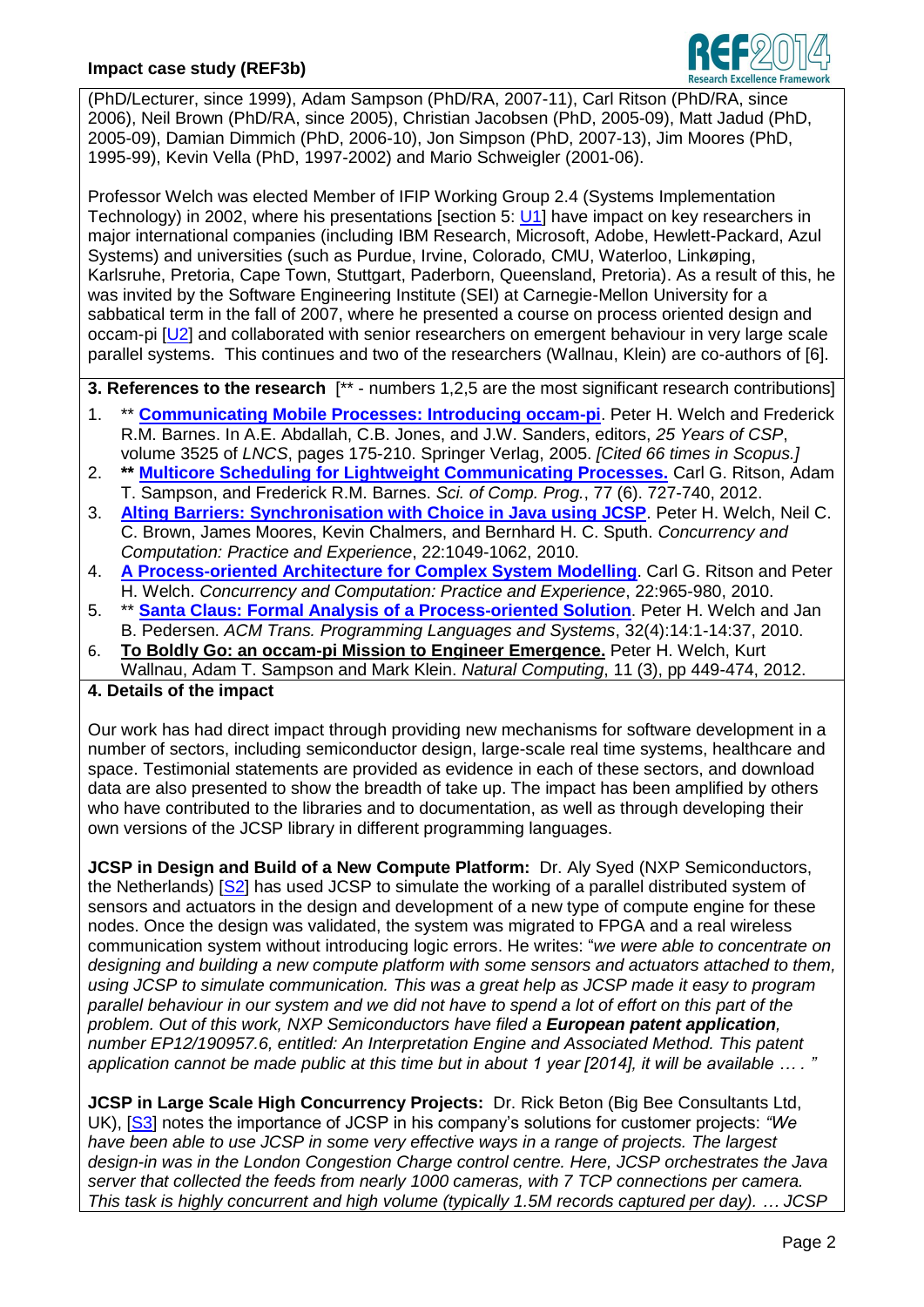

*has been found to be an effective way of synchronising and exchanging data. In my work, JCSP is now also being used from Scala and other JVM-based languages."*

**Formalising Interfaces and Automated Testing:** Dr. Marcel Boosten (Philips Healthcare, the Netherlands) [\[S4\]](http://www.cs.kent.ac.uk/research/REF2014/Boosten.txt) writes: *"Within Philips Healthcare, the ideas that came out of Kent primarily (but also other Universities present at the WoTUG conferences in the years 1998..2006) have inspired [us] to look at communication protocols and especially interfaces between components / systems from a different perspective. For years, interfaces, especially their dynamic behavior, between complex software driven systems were a worry. … Since 2007 or so, Philips Healthcare cooperates with [start-up] Verum and uses their [CSP] techniques especially for formalizing interfaces and automatically testing them against formal specification, but also for software development of control software. Philips Healthcare, I believe, was the first 'big' contract for Verum, allowing them to find investors and really kick-off. So, yes, I do believe that the work of your University has paid off via its ideas, also for Philips Healthcare - as described in the history above."*

**Competitive Advantage in the Space Industry:** Dr. Barry Cook (CTO, 4Links Ltd) [\[S5\]](http://www.cs.kent.ac.uk/research/REF2014/Cook.txt) writes: *"4Links Limited has used the CSP/occam model as the basis for its design of a very successful range of test equipment for the Space industry. We are seen as a world leader in this field and export … our products … to more than twenty countries. We gain significant competitive advantage in our complex, high performance, mixed hardware/software designs from use of the CSP/occam model. The University of Kent has provided a focus in exploring ideas that guide us, validated by their producing proven implementations in KRoC, JCSP etc. as well as numerous examples."*

**Sir Charles Antony Richard Hoare (FRS, Microsoft Research) [\[S1\]](http://www.cs.kent.ac.uk/research/REF2014/Hoare.txt) writes generally of the work:** *"The achievements of the Kent research group in Communicating Process Architectures is unique in its class. The team has combined two successful theories of concurrency, CSP and the*  $\pi$ *calculus, into a single language. It has implemented the combination with worldbeating efficiency. And it continues to serve a group of appreciative industrial users in UK and Europe."*

Separate from these testimonials, evidence for the impact of our work is recorded in the published research and activities promoted by others on the web. One of the most active communities focuses on concurrency education via process-oriented design (and occam-pi), using robotics and other applications running on small low-memory low-powered devices (such as the Arduino and Raspberry Pi) for hands-on practice. This was started by six PhD students at Kent, four of whom have graduated and left for employment (USA, Denmark and UK), and who manage the supporting website [\[U3\]](http://concurrency.cc/), mailing list and develop the technology. This technology is based around the *Transterpreter* [\[U4,](http://www.transterpreter.org/) [U5\]](http://www.wotug.org/paperdb/send_file.php?num=126), a virtual machine for occam-pi byte code, that originated at Kent and shares the compiler and application libraries from our occam-pi tool-set (KRoC). The websites contain a wealth of information for new users, especially for students and ultimately schoolchildren, including an online book (*"Plumbing for the Arduino"*, 93 pp, [\[U6\]](http://concurrency.cc/pdf/plumbing-for-the-arduino.pdf)) and LGPL-licensed software.

As evidence of the sustainability of JCSP, there have been important third party contributions to the JCSP library from the University of Aberdeen (Alastair Allen, Bernhard Sputh) and Napier University (Prof. Jon Kerridge, Kevin Chalmers) supporting the safe termination of networks [\[U7\]](http://www.wotug.org/paperdb/send_file.php?num=214) and a significant revision and upgrade to the distributed and mobile channel/process package [\[U8\]](http://www.wotug.org/papers/CPA-2009/ChalmersKerridge09/ChalmersKerridge09.pdf). The ideas and mechanisms within JCSP have inspired and challenged similar developments for other programming languages, including the CSP library for Scala (*Communicating Scala Objects* by Bernard Suffrin, Worcester College, Oxford [\[U9\]](http://www.cs.ox.ac.uk/people/bernard.sufrin/CSO/cpa2008-cso.pdf)), three CSP libraries for Python (*PyCSP* by Rune Friborg at al, Univ. of Twente, the Netherlands; *python-csp* by Sarah Mount et al., Univ. of Wolverhampton; *Hydra* by Waide Tristram et al, Rhodes University, SA – papers downloadable from CPA 2009 [\[U10\]](http://www.wotug.org/paperdb/show_proc.php?f=4&num=27)) and the *Groovy* version of JCSP [\[U11\]](http://www.soc.napier.ac.uk/~cs10/#_Toc314839707) (by Jon Kerridge, Napier Univ.).

Independently written tutorials on JCSP have been written for the *IBM DeveloperWorks* Technical Library [\[U12,](http://www.ibm.com/developerworks/java/library/j-csp1/) [U13,](http://www.ibm.com/developerworks/java/library/j-csp2/) [U14\]](http://www.ibm.com/developerworks/java/library/j-csp3/). These were authored by Abhijit Belapurkar, a senior technical architect at Infosys Technologies Limited, Bangalore. The main tutorial [\[U13\]](http://www.ibm.com/developerworks/java/library/j-csp2/) has had 12,092 views to date, and the main tutorial in the Japanese version [\[U15\]](http://www.ibm.com/developerworks/jp/java/library/j-csp2/) had 2,503 views.